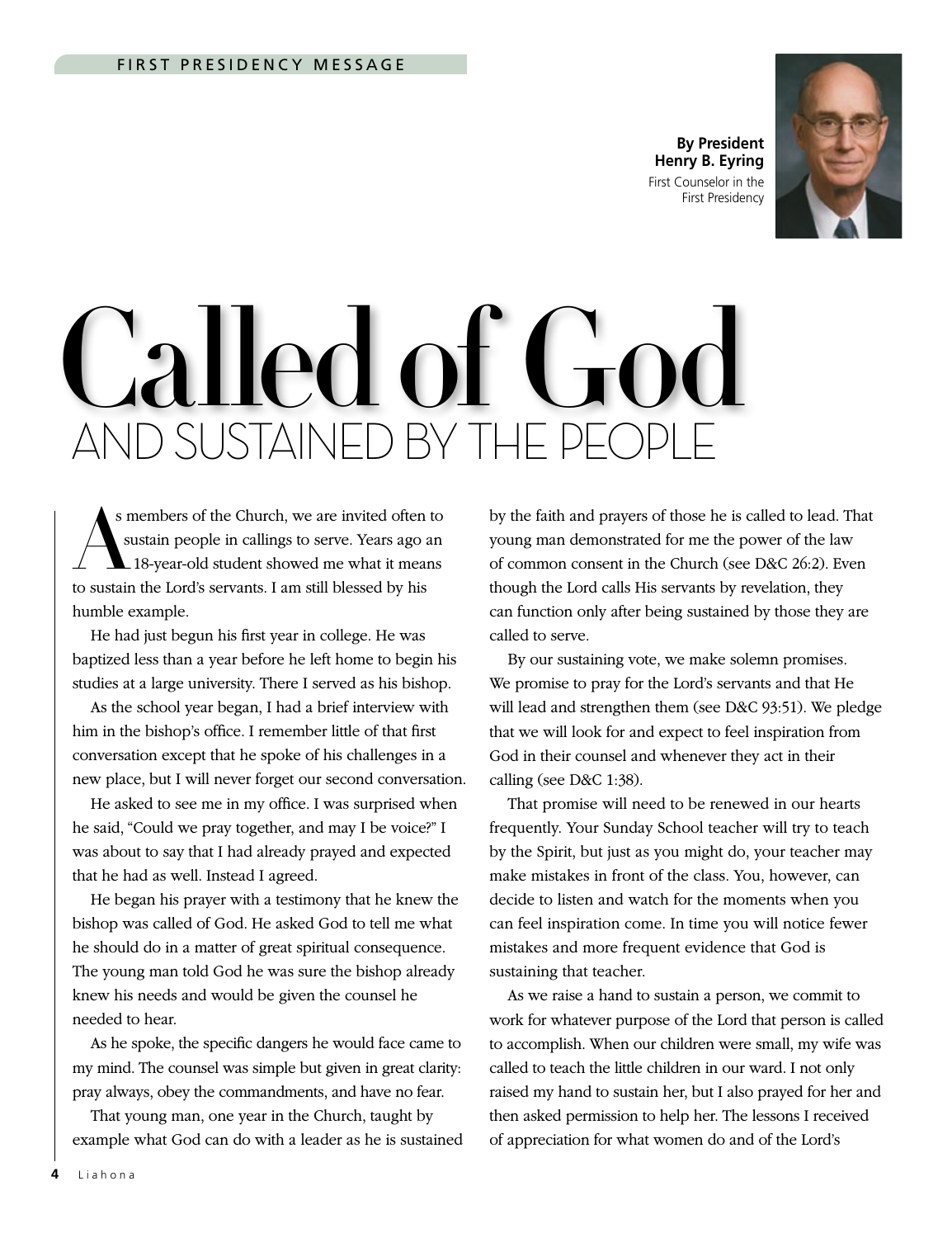

love for children still bless my family and my life.

I spoke recently with that young man who sustained his bishop years ago. I learned that the Lord and the people had sustained him in his call as a missionary, as a stake president, and as a father. He said as our conversation ended, "I still pray for you every day."

We can determine to pray daily for someone called by God to serve us. We can thank someone who has blessed us by his or her service. We can decide to step forward when someone we have sustained asks for volunteers.<sup>1</sup>

Those who uphold the Lord's servants in His kingdom will be sustained by His matchless power. We all need that blessing.  $\blacksquare$ 

### **NOTE**

1. See *Teachings of Presidents of the Church: Joseph F. Smith* (1998), 211–12.

## **TEACHING FROM THIS MESSAGE**

After sharing the message, consider reading the following quote: "The Lord will make you an instrument in His hands if you are humble, faithful, and diligent. . . . You will receive added strength when you are sustained by the congregation and set apart" (*Teaching, No Greater Call* [1999], 20). Have the family gather around a heavy object and ask one person to try to lift it. Adding one more person at a time, invite other family members to help lift the object. Discuss what happens when everyone helps. Consider emphasizing President Eyring's counsel about practical ways we can sustain others in their callings.